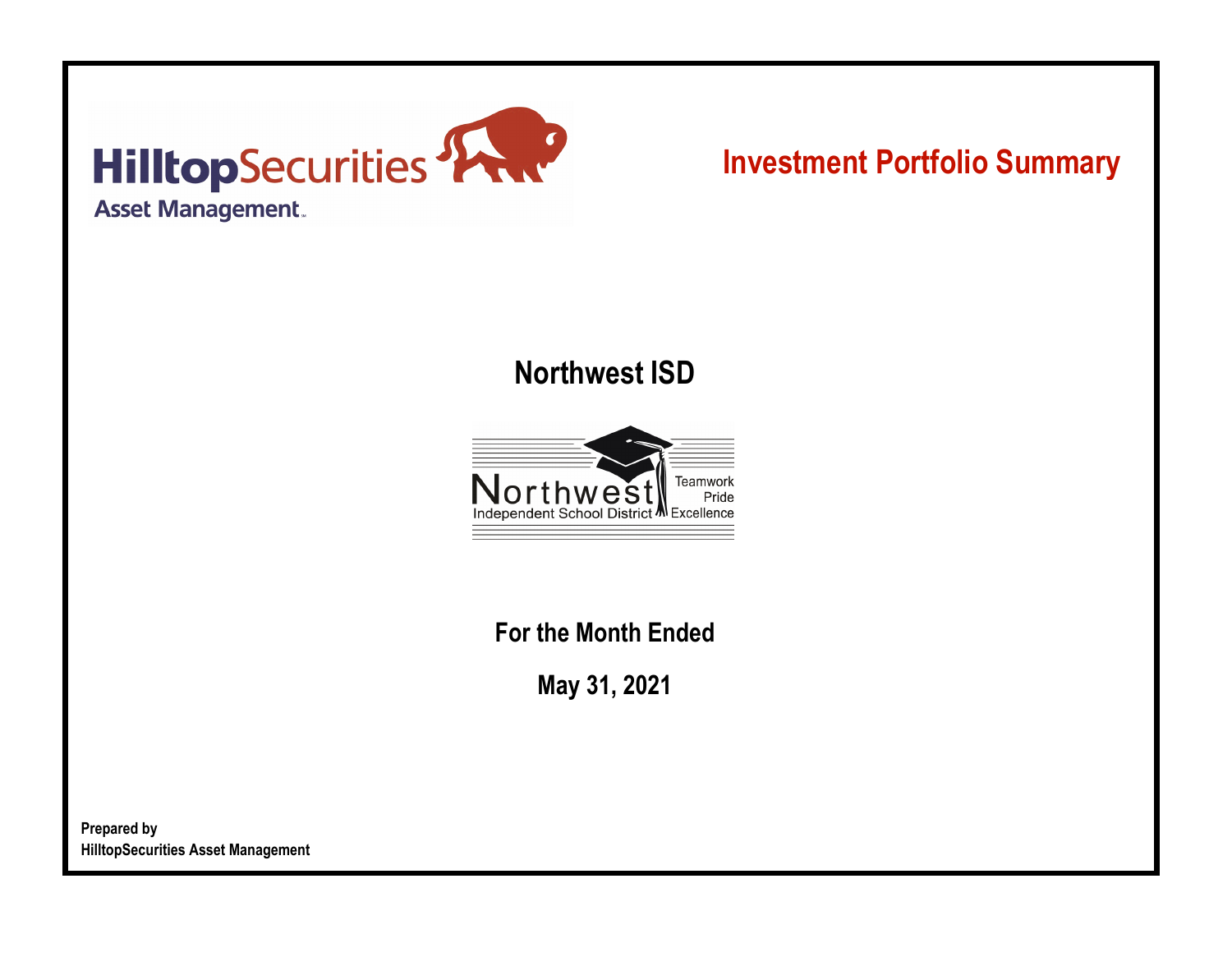

### **Report Name**

| <b>Certification Page</b>                |
|------------------------------------------|
| <b>Executive Summary</b>                 |
| <b>Benchmark Comparison</b>              |
| Detail of Security Holdings              |
| Change in Value                          |
| Earned Income                            |
| <b>Investment Transactions</b>           |
| Amortization and Accretion               |
| <b>Projected Fixed Income Cash Flows</b> |

## **Table of Contents / Market Recap**

#### **MARKET RECAP - MAY 2021:**

Just over half of the U.S. population is now fully vaccinated, and the consensus is that the U.S. economy will be wide open this summer. Exactly what that will mean for economic growth, inflation and future Fed policy remains to be seen. However, what has become apparent is that businesses are struggling to keep up with the sudden surge in demand. The ISM headline manufacturing dropped from a record high of 64.7 to 60.7 in April with most sub-indexes slipping a bit, but still signaling historical strength in the factory sector. All 18 industry sectors were expanding. The ISM non-manufacturing index slipped from an all-time high of 63.7 in March to 62.7 in April but remains elevated. Both ISM surveys for April indicated widespread shortages of raw materials, increasing price pressures, and challenges in finding and retaining qualified workers. Oddly, U.S. businesses added just +266k jobs to company payrolls in April, while prior month revisions subtracted -78k. When the revisions are factored in, the net payroll add for April was just +188k, well short of the 1 million median forecast. The headline unemployment rate, expected to fall from 6.0% to 5.8%, actually rose to 6.1%. However, initial jobless claims have fallen to a 14-month low and the Job Openings and Labor Turnover Survey revealed a record high 8.1 million open positions as employers struggle to find qualified, willing candidates.

The headline retail sales number for April was unchanged, falling short of the median forecast of +1.0%. However, the March sales gain was revised upward from +9.8% to +10.7%, so the net result wasn't far off the mark. And, just maintaining the elevated pace of March sales is a feat in and of itself. Consumer demand is very strong; producers simply can't keep up. GDP expanded at a quarter-over-quarter annualized rate of +6.4% in Q1 but that figure was restrained by the volatile inventory component which subtracted 2.6 percentage points from the headline as business stockpiles were unable to keep pace with the boom in consumer spending. Today's depleted inventories translate into tomorrow's increased production, suggesting the inventory contribution will be positive in future quarters. Net exports were another drag on growth, as imports far exceeded exports. If inventories and net exports are excluded, the GDP print would be closer to +10.0%. Q1 was a very good quarter. Continued vaccine progress, trillions of stimulus dollars in the pipeline adding to piles of sidelined cash, and expectations of widespread summer travel signal even better days ahead.

On the inflation front, the Consumer Price Index (CPI) rose +0.8% in April, the biggest monthly gain since June 2009. On a year-over-year basis, headline CPI was up +4.2%, the largest annual gain since September 2008. Fed officials had braced investors for the "base effect," whereby year-over-year price increases would reflect the difference between depressed prices during the 2020 spring shutdown and normalized prices today. April's inflation numbers went well beyond that, yet the Fed still believes any increases will be transitory. For now, the Fed will look the other way, with plans to keep monetary policy accommodative until fulfilling their primary goal of reaching full employment. Investors seem to be on board. Short-term Treasury yields continue their descent with T-bills inside of 90 days trading at negative yields, out to 6-months barely positive, and the 1-year yielding just over 3 basis points. The intermediate curve, from 2 to 7-years, has held steady, moving only a few basis points with the 2-year stuck at 0.14%.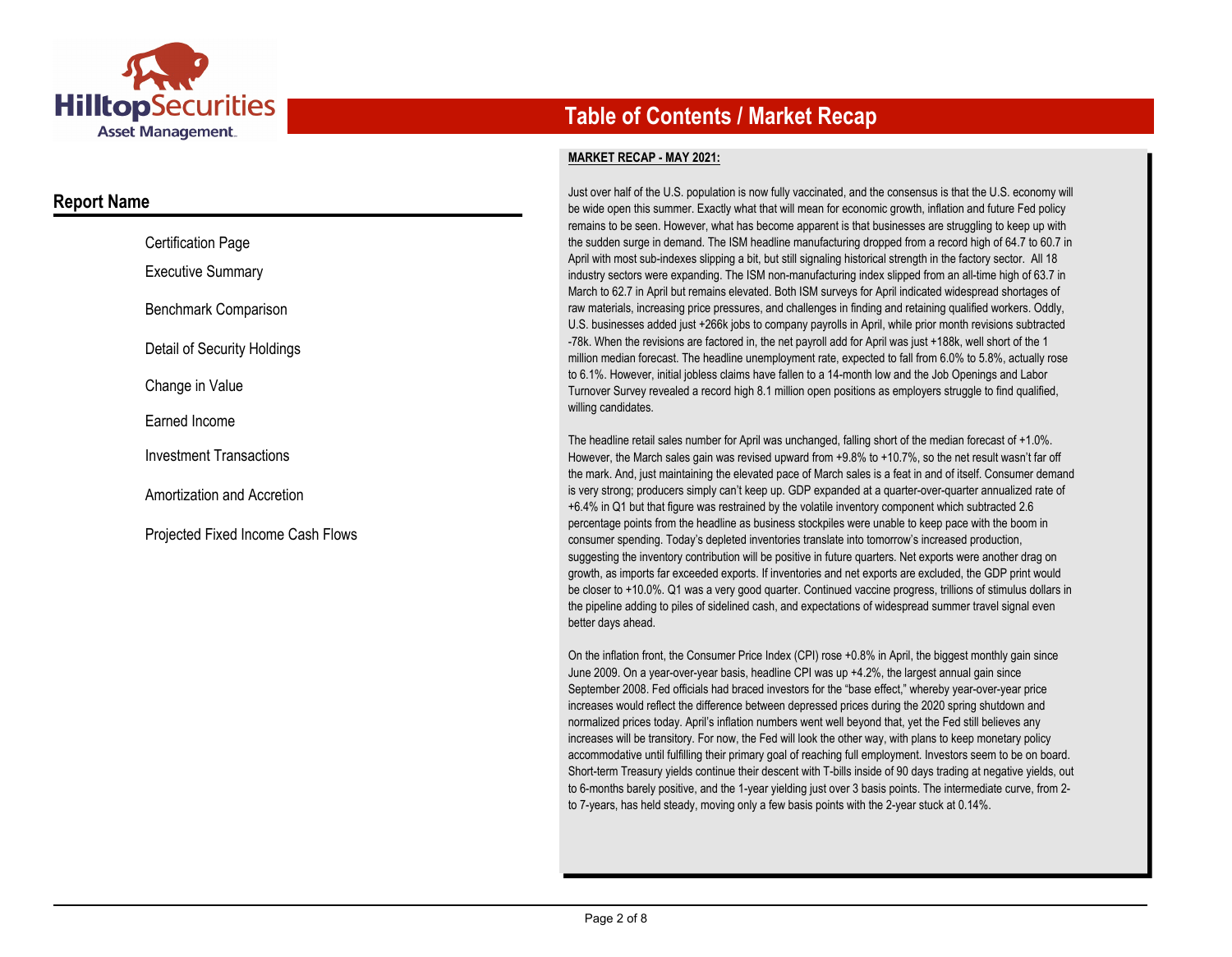

## **May 31, 2021 For the Month Ended**

This report is prepared for the **Northwest ISD** (the "Entity") in accordance with Chapter 2256 of the Texas Public Funds Investment Act ("PFIA"). Section 2256.023(a) of the PFIA states that: "Not less than quarterly, the investment officer shall prepare and submit to the governing body of the entity a written report of the investment transactions for all funds covered by this chapter for the preceding reporting period." This report is signed by the Entity's investment officers and includes the disclosures required in the PFIA. To the extent possible, market prices have been obtained from independent pricing sources.

The investment portfolio complied with the PFIA and the Entity's approved Investment Policy and Strategy throughout the period. All investment transactions made in the portfolio during this period were made on behalf of the Entity and were made in full compliance with the PFIA and the approved Investment Policy.

**Officer Names and Titles:**

Name: Brian Carter Title: Chief Financial Officer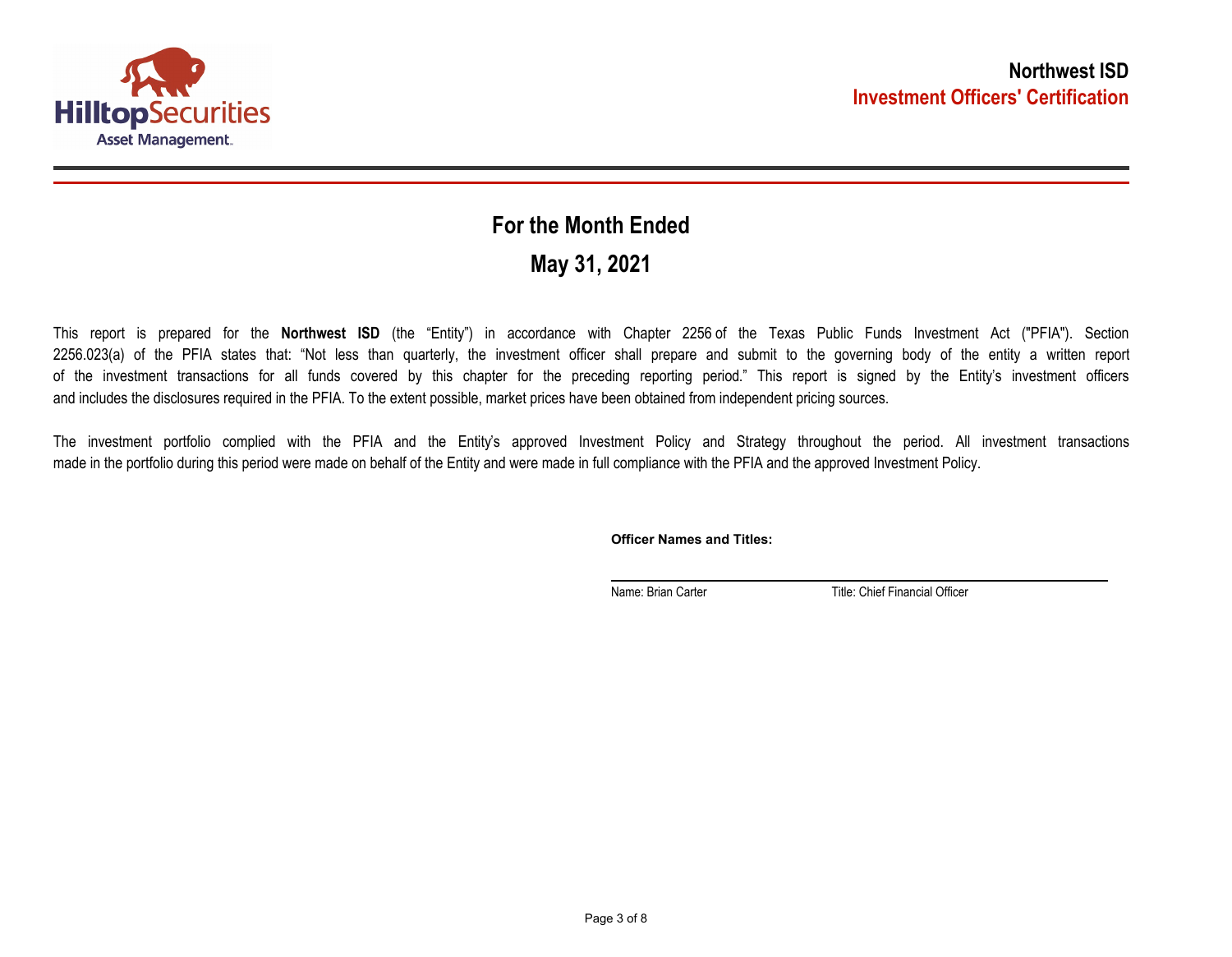



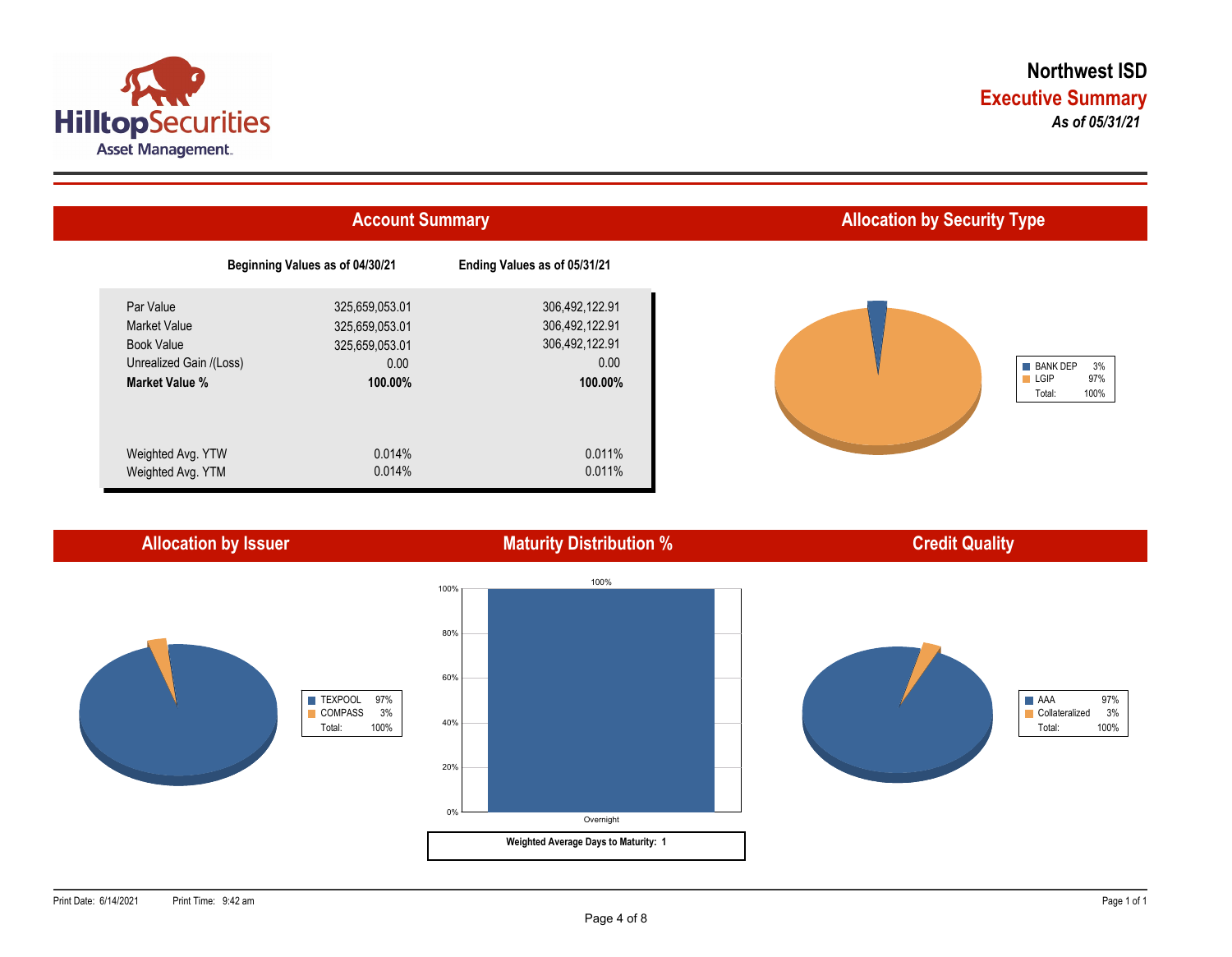



Note 1: CMT stands for Constant Maturity Treasury. This data is published in Federal Reserve Statistical Release H.15 and represents an average of all actively traded Treasury securities having that time remaining until ma standard industry benchmark for Treasury securities. The CMT benchmarks are moving averages. The 3-month CMT is the daily average for the previous 3 months, the 6-month CMT is the daily average for the previous 6 months, a 1-year and 2-year CMT's are the daily averages for the previous 12-months.

**Note 2:** Benchmark data for TexPool is the monthly average yield.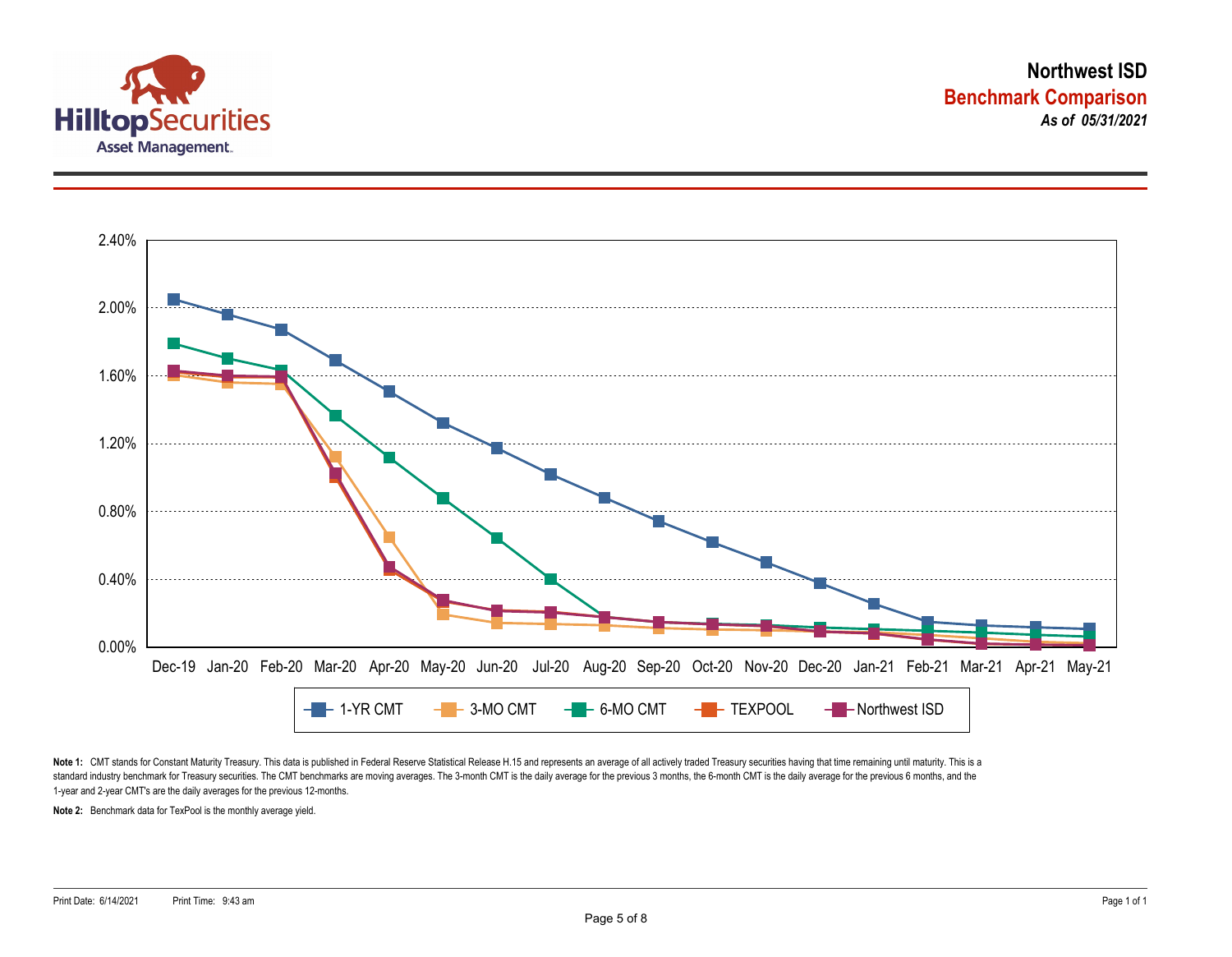

| <b>CUSIP</b>                                         | <b>Settle</b><br>Date | Sec. Type                                  | Sec. Description                                             | <b>CPN</b> | <b>Mty Date</b> | <b>Next Call</b> | <b>Call Type</b> | Par Value                                     | Purch<br>Price                | <b>Orig Cost</b>                              | <b>Book Value</b>                             | <b>Mkt</b><br>Price           | Market Value to Mty                           | Days                                    | Days<br>to Call | <b>YTM</b>              | <b>YTW</b>              |
|------------------------------------------------------|-----------------------|--------------------------------------------|--------------------------------------------------------------|------------|-----------------|------------------|------------------|-----------------------------------------------|-------------------------------|-----------------------------------------------|-----------------------------------------------|-------------------------------|-----------------------------------------------|-----------------------------------------|-----------------|-------------------------|-------------------------|
| <b>Activity Account</b>                              |                       |                                            |                                                              |            |                 |                  |                  |                                               |                               |                                               |                                               |                               |                                               |                                         |                 |                         |                         |
| <b>TEXPOOL</b>                                       |                       | LGIP                                       | TexPool                                                      |            |                 |                  |                  | 172,205.89                                    | 100.000                       | 172,205.89                                    | 172,205.89                                    | 100.000                       | 172,205.89                                    | $\overline{1}$                          |                 | 0.010                   | 0.010                   |
| <b>Total for Activity Account</b>                    |                       |                                            |                                                              |            |                 |                  |                  | 172,205.89                                    | 100.000                       | 172,205.89                                    | 172,205.89                                    | 100.000                       | 172,205.89                                    | $\overline{1}$                          |                 | 0.010                   | 0.010                   |
| <b>Capital Project</b>                               |                       |                                            |                                                              |            |                 |                  |                  |                                               |                               |                                               |                                               |                               |                                               |                                         |                 |                         |                         |
| <b>BBVA-NWL</b><br><b>BBVA-NWZ</b><br><b>TEXPOOL</b> |                       | <b>BANK DEP</b><br><b>BANK DEP</b><br>LGIP | <b>BBVA Compass LIBOR</b><br>BBVA Compass ZBA Int<br>TexPool |            |                 |                  |                  | 1,301,586.34<br>8,315,699.38<br>89,846,188.00 | 100.000<br>100.000<br>100.000 | 1,301,586.34<br>8,315,699.38<br>89,846,188.00 | 1,301,586.34<br>8,315,699.38<br>89,846,188.00 | 100.000<br>100.000<br>100.000 | 1,301,586.34<br>8,315,699.38<br>89,846,188.00 | - 1<br>$\overline{1}$<br>$\overline{1}$ |                 | 0.030<br>0.030<br>0.010 | 0.030<br>0.030<br>0.010 |
| <b>Total for Capital Project</b>                     |                       |                                            |                                                              |            |                 |                  |                  | 99,463,473.72                                 | 100.000                       | 99,463,473.72                                 | 99,463,473.72                                 | 100.000                       | 99,463,473.72                                 | $\overline{1}$                          |                 | 0.012                   | 0.012                   |
| <b>Capital Project AFB</b>                           |                       |                                            |                                                              |            |                 |                  |                  |                                               |                               |                                               |                                               |                               |                                               |                                         |                 |                         |                         |
| <b>TEXPOOL</b>                                       |                       | LGIP                                       | TexPool                                                      |            |                 |                  |                  | 413,702.26                                    | 100.000                       | 413,702.26                                    | 413,702.26                                    | 100.000                       | 413,702.26                                    | $\overline{1}$                          |                 | 0.010                   | 0.010                   |
| <b>Total for Capital Project AFB</b>                 |                       |                                            |                                                              |            |                 |                  |                  | 413,702.26                                    | 100.000                       | 413,702.26                                    | 413,702.26                                    | 100.000                       | 413,702.26                                    | $\overline{1}$                          |                 | 0.010                   | 0.010                   |
| <b>General Operating Fund</b>                        |                       |                                            |                                                              |            |                 |                  |                  |                                               |                               |                                               |                                               |                               |                                               |                                         |                 |                         |                         |
| <b>BBVA-NW</b><br><b>TEXPOOL</b>                     |                       | <b>BANK DEP</b><br>LGIP                    | <b>BBVA Compass MM</b><br>TexPool                            |            |                 |                  |                  | 85,089.03<br>139,803,556.73                   | 100.000<br>100.000            | 85,089.03<br>139,803,556.73                   | 85,089.03<br>139,803,556.73                   | 100.000<br>100.000            | 85,089.03<br>139,803,556.73                   | $\overline{1}$<br>$\overline{1}$        |                 | 0.030<br>0.010          | 0.030<br>0.010          |
| <b>Total for General Operating Fund</b>              |                       |                                            |                                                              |            |                 |                  |                  | 139,888,645.76                                | 100.000                       | 139,888,645.76                                | 139,888,645.76                                | 100.000                       | 139,888,645.76                                | $\overline{1}$                          |                 | 0.010                   | 0.010                   |
| <b>Interest &amp; Sinking</b>                        |                       |                                            |                                                              |            |                 |                  |                  |                                               |                               |                                               |                                               |                               |                                               |                                         |                 |                         |                         |
| <b>TEXPOOL</b>                                       |                       | LGIP                                       | TexPool                                                      |            |                 |                  |                  | 66,554,095.28                                 | 100.000                       | 66,554,095.28                                 | 66,554,095.28                                 | 100.000                       | 66,554,095.28                                 | $\overline{1}$                          |                 | 0.010                   | 0.010                   |
| <b>Total for Interest &amp; Sinking</b>              |                       |                                            |                                                              |            |                 |                  |                  | 66,554,095.28                                 | 100.000                       | 66,554,095.28                                 | 66,554,095.28                                 | 100.000                       | 66,554,095.28                                 | $\overline{1}$                          |                 | 0.010                   | 0.010                   |
| <b>Total for Northwest ISD</b>                       |                       |                                            |                                                              |            |                 | 306,492,122.91   | 100.000          | 306,492,122.91                                | 306,492,122.91                | 100.000                                       | 306,492,122.91                                | -1                            |                                               | 0.011                                   | 0.011           |                         |                         |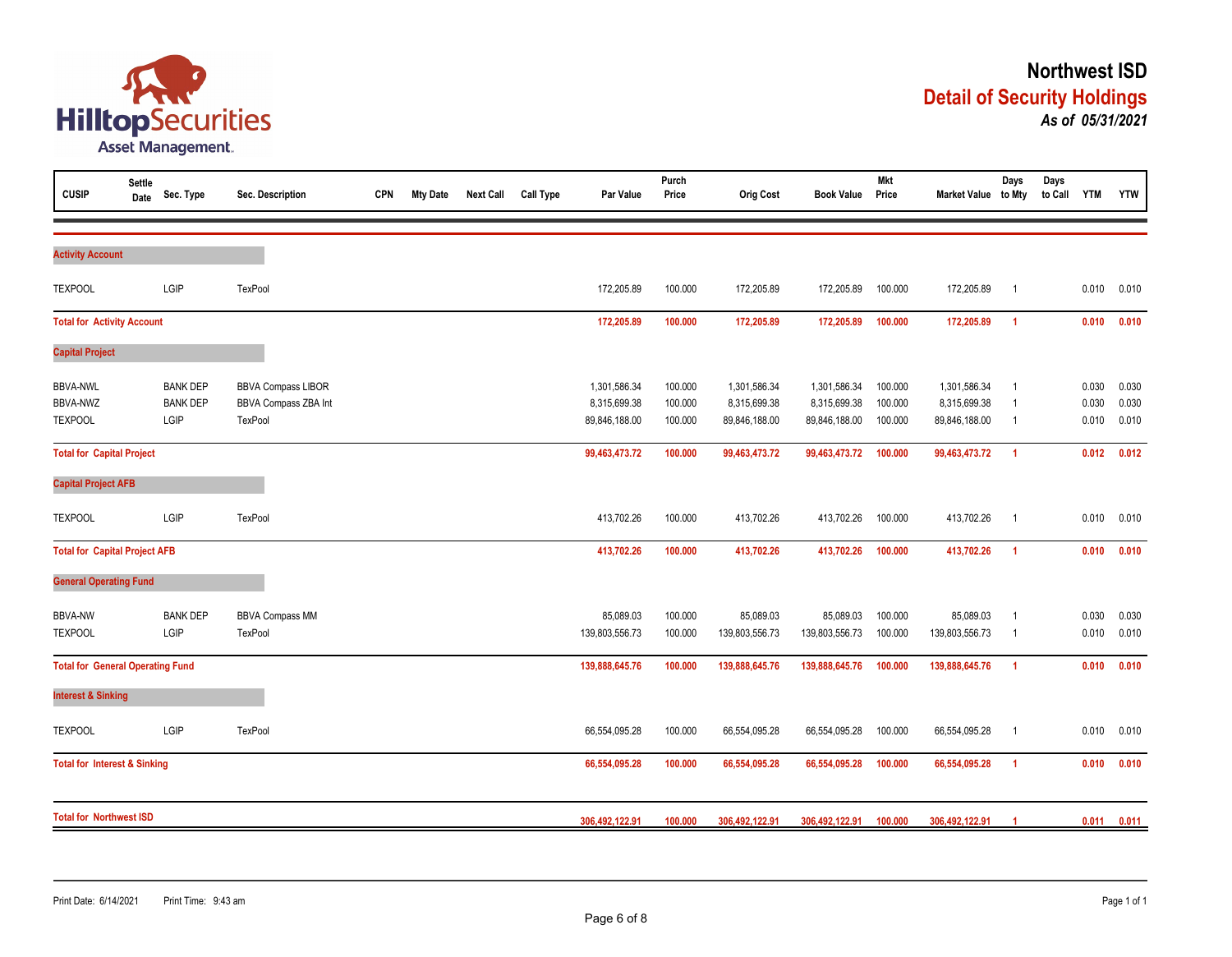

| <b>CUSIP</b>                            | <b>Security Type</b>                    | <b>Security Description</b> | 04/30/21<br><b>Book Value</b> | Cost of<br><b>Purchases</b> | <b>Maturities /</b><br>Calls / Sales | Amortization /<br>Accretion | Realized<br>Gain/(Loss) | 05/31/21<br><b>Book Value</b> | 04/30/21<br><b>Market Value</b> | 05/31/21<br><b>Market Value</b> | Change in<br><b>Mkt Value</b> |
|-----------------------------------------|-----------------------------------------|-----------------------------|-------------------------------|-----------------------------|--------------------------------------|-----------------------------|-------------------------|-------------------------------|---------------------------------|---------------------------------|-------------------------------|
|                                         |                                         |                             |                               |                             |                                      |                             |                         |                               |                                 |                                 |                               |
| <b>Activity Account</b>                 |                                         |                             |                               |                             |                                      |                             |                         |                               |                                 |                                 |                               |
| <b>TEXPOOL</b>                          | LGIP                                    | TexPool                     | 172,204.33                    | 1.56                        | 0.00                                 | 0.00                        | 0.00                    | 172,205.89                    | 172,204.33                      | 172,205.89                      | 1.56                          |
| <b>Total for Activity Account</b>       |                                         |                             | 172,204.33                    | 1.56                        | 0.00                                 | 0.00                        | 0.00                    | 172,205.89                    | 172,204.33                      | 172,205.89                      | 1.56                          |
| <b>Capital Project</b>                  |                                         |                             |                               |                             |                                      |                             |                         |                               |                                 |                                 |                               |
| <b>BBVA-NWL</b>                         | <b>BANK DEP</b>                         | <b>BBVA Compass LIBOR</b>   | 1,301,549.97                  | 36.37                       | 0.00                                 | 0.00                        | 0.00                    | 1,301,586.34                  | 1,301,549.97                    | 1,301,586.34                    | 36.37                         |
| BBVA-NWZ                                | <b>BANK DEP</b>                         | BBVA Compass ZBA Int        | 8,315,467.00                  | 232.38                      | 0.00                                 | 0.00                        | 0.00                    | 8,315,699.38                  | 8,315,467.00                    | 8,315,699.38                    | 232.38                        |
| <b>TEXPOOL</b>                          | LGIP                                    | TexPool                     | 95,655,011.98                 | 0.00                        | (5,808,823.98)                       | 0.00                        | 0.00                    | 89,846,188.00                 | 95,655,011.98                   | 89,846,188.00                   | (5,808,823.98)                |
| <b>Total for Capital Project</b>        |                                         |                             | 105,272,028.95                | 268.75                      | (5,808,823.98)                       | 0.00                        | 0.00                    | 99,463,473.72                 | 105,272,028.95                  | 99,463,473.72                   | (5,808,555.23)                |
| <b>Capital Project AFB</b>              |                                         |                             |                               |                             |                                      |                             |                         |                               |                                 |                                 |                               |
| <b>TEXPOOL</b>                          | LGIP                                    | TexPool                     | 413,698.82                    | 3.44                        | 0.00                                 | 0.00                        | 0.00                    | 413,702.26                    | 413,698.82                      | 413,702.26                      | 3.44                          |
|                                         | <b>Total for Capital Project AFB</b>    |                             | 413,698.82                    | 3.44                        | 0.00                                 | 0.00                        | 0.00                    | 413,702.26                    | 413,698.82                      | 413,702.26                      | 3.44                          |
| <b>General Operating Fund</b>           |                                         |                             |                               |                             |                                      |                             |                         |                               |                                 |                                 |                               |
| <b>BBVA-NW</b>                          | <b>BANK DEP</b>                         | <b>BBVA Compass MM</b>      | 85,078.61                     | 10.42                       | 0.00                                 | 0.00                        | 0.00                    | 85,089.03                     | 85,078.61                       | 85,089.03                       | 10.42                         |
| <b>TEXPOOL</b>                          | LGIP                                    | TexPool                     | 153,929,860.08                | 0.00                        | (14, 126, 303.35)                    | 0.00                        | 0.00                    | 139,803,556.73                | 153,929,860.08                  | 139,803,556.73                  | (14, 126, 303.35)             |
|                                         | <b>Total for General Operating Fund</b> |                             | 154,014,938.69                | 10.42                       | (14, 126, 303.35)                    | 0.00                        | 0.00                    | 139,888,645.76                | 154,014,938.69                  | 139,888,645.76                  | (14, 126, 292.93)             |
| <b>Interest &amp; Sinking</b>           |                                         |                             |                               |                             |                                      |                             |                         |                               |                                 |                                 |                               |
| <b>TEXPOOL</b>                          | LGIP                                    | TexPool                     | 65,786,182.22                 | 767,913.06                  | 0.00                                 | 0.00                        | 0.00                    | 66,554,095.28                 | 65,786,182.22                   | 66,554,095.28                   | 767,913.06                    |
| <b>Total for Interest &amp; Sinking</b> |                                         |                             | 65,786,182.22                 | 767,913.06                  | 0.00                                 | 0.00                        | 0.00                    | 66,554,095.28                 | 65,786,182.22                   | 66,554,095.28                   | 767,913.06                    |
| <b>Total for Northwest ISD</b>          |                                         |                             | 325,659,053.01                | 768,197.23                  | (19, 935, 127.33)                    | 0.00                        | 0.00                    | 306,492,122.91                | 325,659,053.01                  | 306,492,122.91                  | (19, 166, 930.10)             |